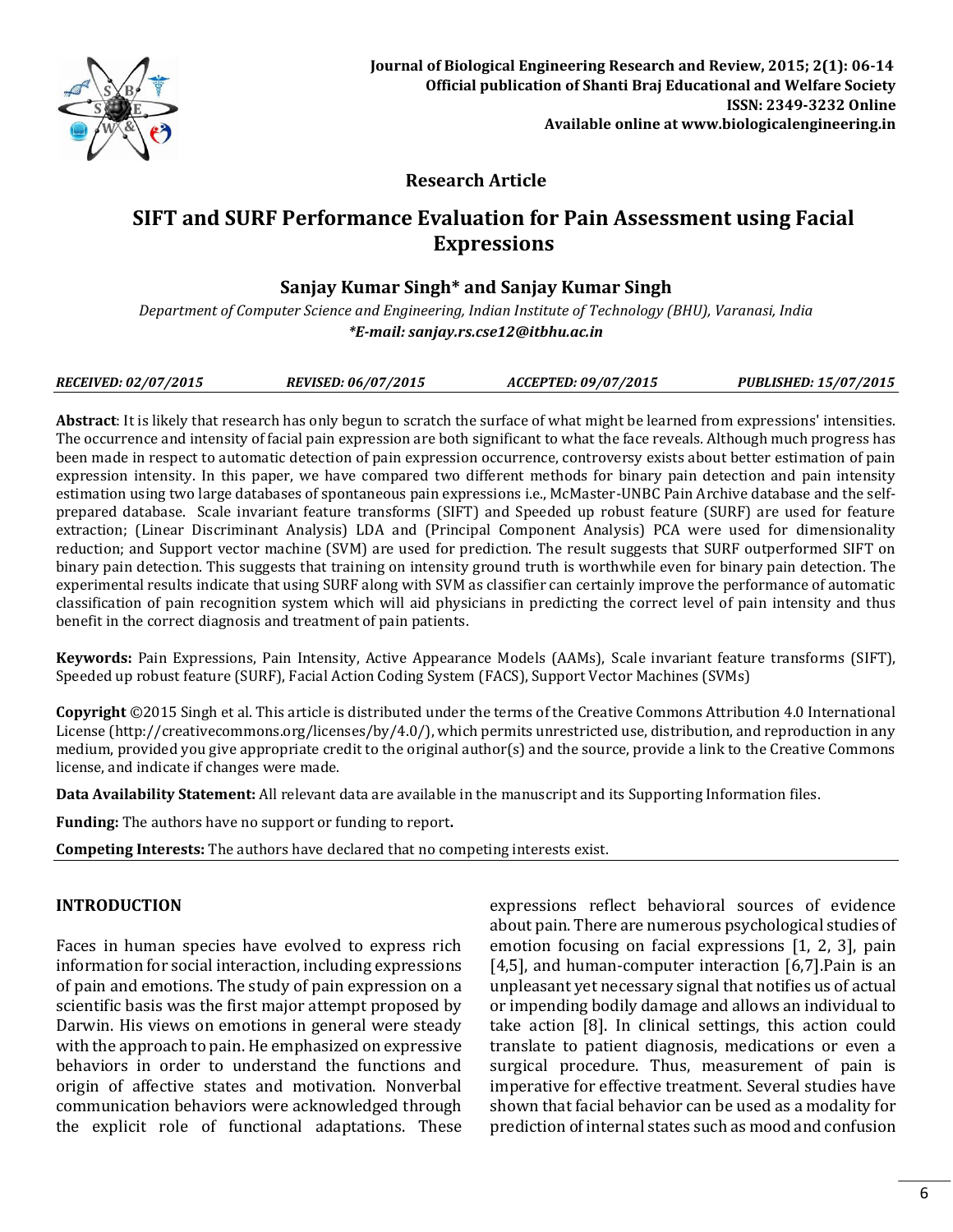[9, 10]. Estimates of pain intensity are commonly obtained in clinical settings via self-report and behavioral measures [11-13]. The self-report measure allows an individual to verbally communicate the amount of experienced pain and suffers from several drawbacks such as subjective bias and patient idiosyncrasies. Moreover, it cannot be employed by verbally impaired patients. On the other hand, observational measures are based on inspecting nonverbal clues viz. body, face or voice of an individual in pain for reporting pain intensity. Such measures are disrupted by the presence of observer's bias, considerable demands on clinician's time, and the influence of factors such as likeability of patient [12, 13], underestimation of pain [14]. To overcome this issue, some computational approaches need to be implemented. There are two major reasons that make the task challenging for automatic measurement of pain from the face. First, is the lack of training and testing data of un-posed, unscripted and spontaneous pain expressions and the other is the trouble of face and facial features analysis in genuine settings viz. medicinal clinics.

Facial expressions, being complex in nature, are difficult to describe and quantify, as they evolve over time. Usually, they leave no record. These obstacles present a barrier to scientific analysis. Recent development in video technology which is affordable and accessible overcame this problem and stimulated growth of the field. However, technology does not, resolve the problem of quantification.

A major advance was the development of clearly described observational systems that addressed this problem, minimizing inference and maximizing 'objectivity'. (Some element of judgment was involved in the prevalent facial coding systems applied by humans, with the inherent subjectivity that entails due to which the word 'objectivity' is in quotation marks) Ekman and Friesen's Facial Action Coding System (FACS) has been the most significant. It provides facial expressions comprising of 44 'action units', representing distinctive changes produced by the muscle combinations or by individual facial muscles. Using FACS and obtaining autonomous datasets the system's performance is tested for ground truth. Through repeated review of video recordings, observers work from strict coding criteria to 'dissect' facial movements.

Emerging interest in pain expression can be identified by four sources.

• In the 1970s, psychologists working on the operant model came up with the concept of pain behavior. Based on these concepts it was proposed that almost all inferences about pain arise from behavioral observations Fordyce [15] and focused attention on those behaviors.

- Better methods for measuring pain were sought by researchers. Human studies have relied heavily on verbal reports, despite the concerns about their objectivity, susceptibility to bias and validity. As an observable behavior related to pain experience, it was considered that facial expression offered a means of evaluating pain that have avoided the issues of selfreport and yielded a more 'objective' measure. Once the evidence of pain can be perceived by individuals in others then can render them assistance, or to take preventive measures to protect themselves against the threat shared with the person in pain. Thus, sensitivity to evidence of pain in others should be a universal human capacity. Early research showed that indexes of facial expression could be sensitive both to variables thought to influence pain and variations in pain [16].
- Research on emotions by Ekman et al. [17] and Izard [18] supported the notion of a discrete set of universal, basic emotions which are identifiable in facial expressions.
- The last and probably the, most important influence on the field were related to the advances in methodology.

Two approaches used to classify facial pain expression are judgment-based approaches and sign based approaches. Judgment-based approaches usually are centered on the messages conveyed by facial pain expressions during facial pain expression analysis. However, during classification of facial pain expressions into a predefined number of pain states, an agreement of a group of coders is taken as ground truth. This often takes the form of classifying expressions into one of categories such as no pain, mild, moderate or severe pain. However, this involves a great deal of understanding and fails to account for the fact that facial expressions serve a communicative means [19]. Using sign-based approaches, on the other side, facial motion and deformation are coded into visual classes. The facial actions are abstracted uniquely and brief by their intensity and location. Sign-based approaches achieve more objectivity in comparison to judgment-based approaches. FACS are used in sign based approach that uses 44 action units (AUs) for the description of facial actions in accordance to their intensities and location. Pain expressions may be modelled by single action units or combinations of action unit.

Much of the effort and energy have been made to study human behavior studies to identify valid pain indicators [5,22,23]. The studies shows the pain expression is widely characterized by the activation of a few set of facial muscles and coded by a set of action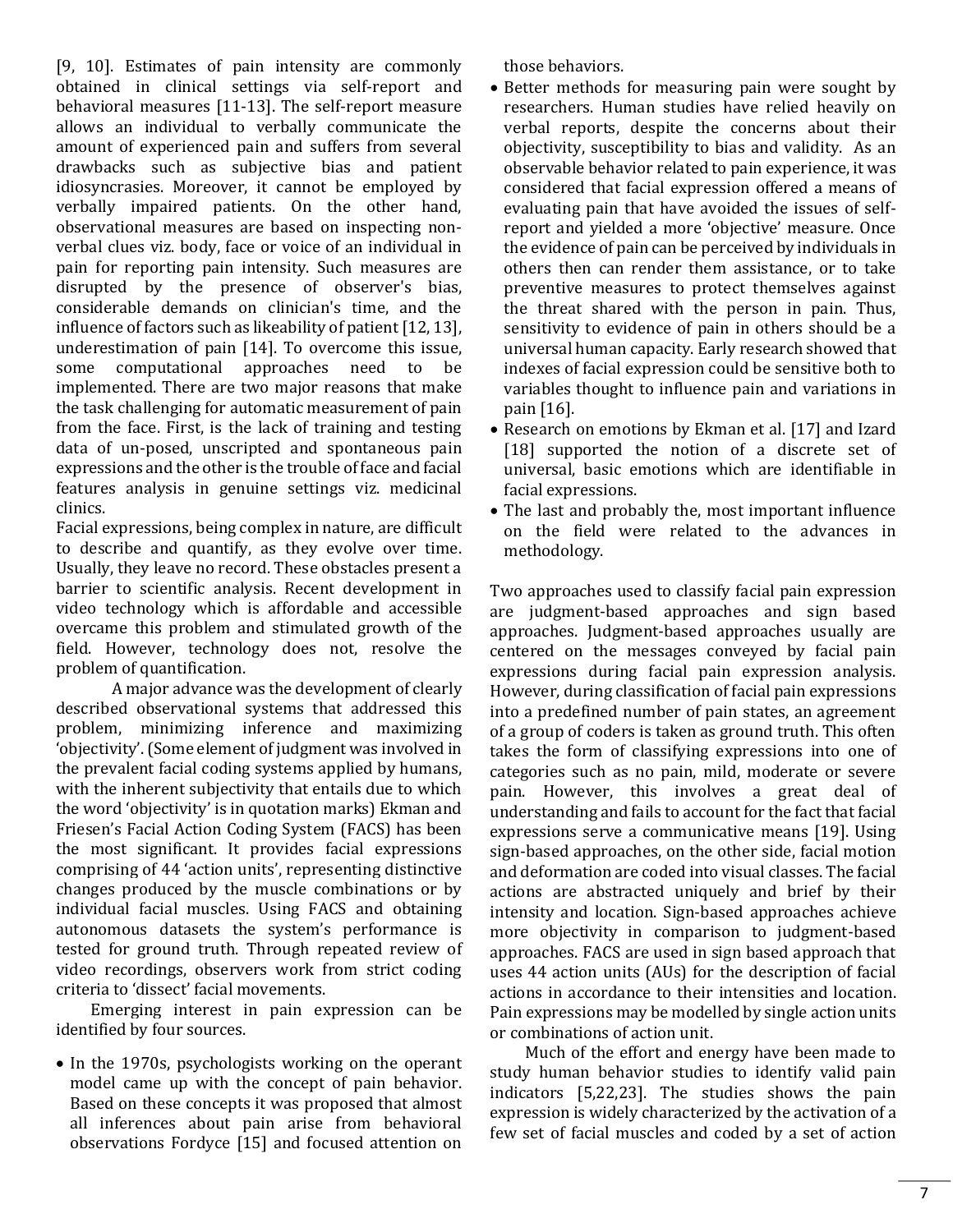units (AUs): brow lowering (AU 4), eye closure (AU 43), levatorlabii raise (AU 9 and AU 10) and orbital tightening (AU 6 and AU 7) (see Figure 2 (a)). AU 43 being binary is taken as an exception, each of these actions are measured on a six-point ordinal scale  $(0 =$ absent,  $5 =$  maximum) using FACS. In a study done recently Prkachin and Solomon [21] proved and confirmed that information of pain if effectively contained in these AUs and thus defined pain intensity as the sum of their intensities. The Prkachin and Solomon pain intensity (PSPI) scale is defined as:

$$
Pain = AU4 + (AU6 \parallel AU7) + (AU9 \parallel AU10) + AU43 \dots (1)
$$

In this work we propose to use SIFT and SURF local face descriptors to predict pain intensity using facial expressions along with testing the hypothesis that binary expression detection and expression intensity estimation require different solutions. This is explored by comparing different techniques using the same data and performance evaluation methods. We also improve upon previous work by using sign-based approach, two large datasets of spontaneous pain expressions, and expert-coded, frame level ground truth. The techniques used for feature extraction, dimension reduction, and classification are varied systematically, enabling us to interpret which methods proved to be better. We tested binary-trained models with intensity-trained models to detect pain expression occurrence.

#### **MATERIALS AND METHOD**

Two separate datasets are considered: UNBC-McMaster Shoulder Pain expression archive database and the other self-prepared database. Both datasets recorded and FACS coded participant facial expression during motion test in a clinical setting. The differences persisted in the nature and location of pain, demographic profile and the constraints placed upon data collection (e.g., illumination and head motion). Because of how its segments were selected, the selfprepared database also had more frequent and intense pain expressions. Many of feature extraction and classification techniques were discussed to make system automatic [20]. Preprocessing, feature extraction, and classification are the following stages involved in the general experimental procedures used in the experiments (Figure 1).

In the preprocessing stage, the original images were cropped considering the face only leaving the background, rotated, and scaled. Eyes were aligned roughly along the same axis. The original facial images, size 3008 x 2000 pixels, were also reduced to 100 x 120 pixels. During the feature extraction stage, facial

features were centered within an ellipse and color information is discarded. A feature vector of dimension 8383 is obtained by concatenating the rows within the ellipse with entries ranging in value between 0 and 255. LDA and PCA are then used to reduce the classification of pain images. For the best classification scores the first 80 principle components are considered. At last, in the classification stage, the feature vectors were used as inputs to the classifiers.



**Figure 1: Flowchart of Automatic Pain Expression Annotation Methods**

## **Database**

# *UNBC-McMaster Shoulder Pain Expression Archive Database*

Researchers at McMaster University and University of Northern British Columbia captured video of participant's faces (who were suffering from shoulder pain) while they were performing a series of active and passive range-of-motion tests to their affected and unaffected limbs on two separate occasions. Using certified FACS coders each frame of this data was AU coded, and self-report and observer measures at the sequence level were taken as well. They called the database as UNBC-McMaster Shoulder Pain Expression Archive Database [22]. In-order to promote and facilitate research into pain and augment current datasets, the publicly available portion of this database includes: 1) 200 video sequences containing spontaneous facial expressions, 2) 48,398 FACS coded frames, 3) associated pain frame-by-frame scores and sequence-level self-report and observer measures, and 4) 66-point AAM landmarks. These images had variations (in background, hair style, hair color and as shoulder movement was used some images had shoulders too along with face).

## *Self-prepared database*

A total of 21 participants (12 male, 9 female) who were self-identified as having a problem with back, neck and knee pain were video recorded in the Pain department of IMS (BHU), Varanasi, India. Facial expressions were recorded with a standard webcam (Logitech) at 30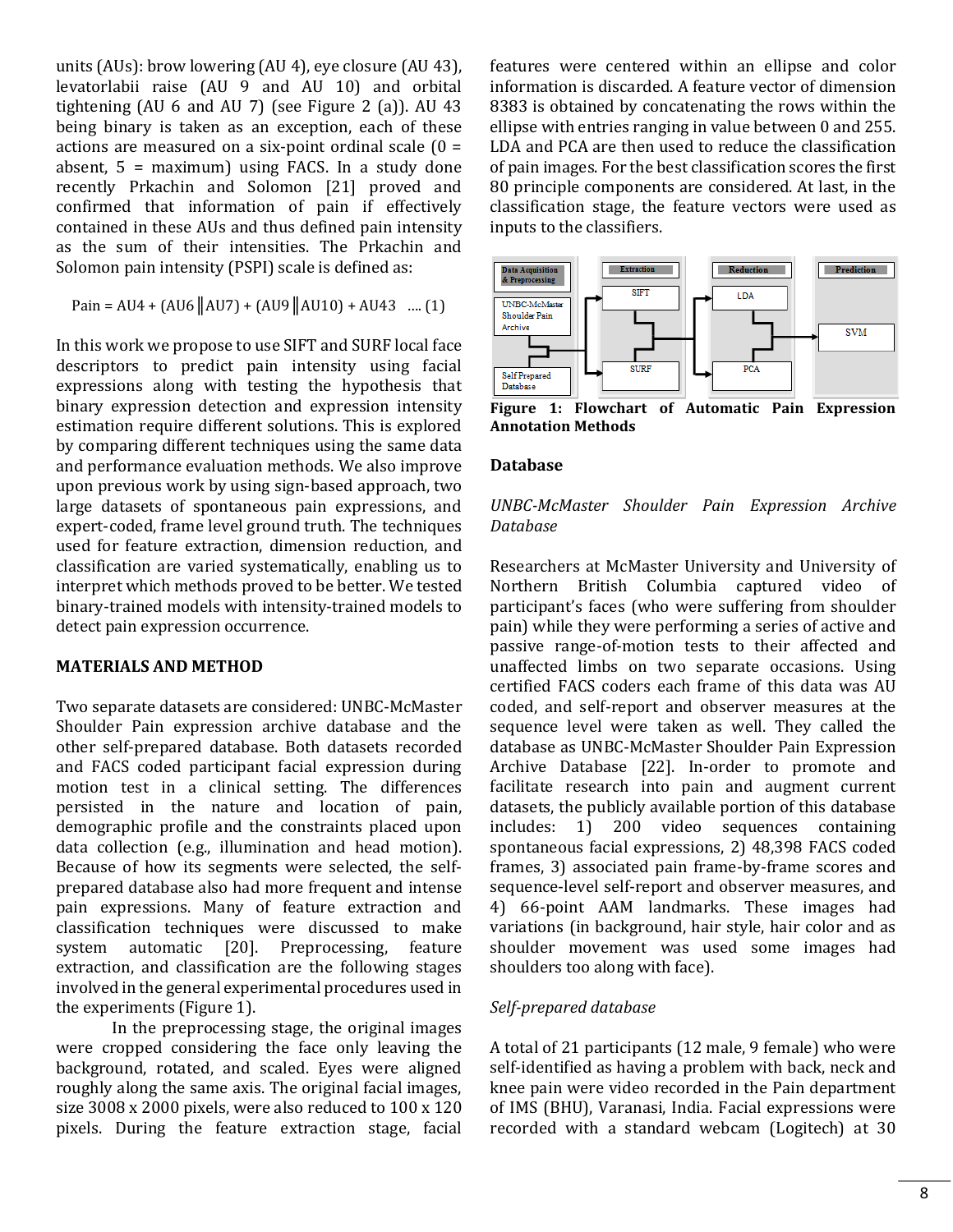frames per second located in front of the subject and connected to a laptop when their affected area was pressed by the practitioner.

Video recordings were converted into frames. Not all the frames were included in the study, except for those that showed major changes in the facial expressions during the various pain conditions. In this only 16 frames of each participant were taken from the video representing minor to major changes in facial expressions. Each frame of this data was AU coded by certified FACS coders. Preprocessing of images is done so as to maintain uniformity in the databases. Only the face is taken and the frame dimensions were fixed at 92x112. These faces were used as an input. Features of each image were extracted by using SIFT [23] and SURF [24].

### **Manual Expression Annotation**

The UNBC-McMaster Shoulder Pain Expression database includes participant facial behaviors that are FACS coded from video by certified coders.



**Figure 2 (a): Shows a face in severe pain from the selfprepared database with the corresponding AUs and their intensity levels (b) Pain intensity levels defined by the FACS manual (i.e., AU4,AU6,AU7,AU9,AU10,AU25 andAU43) [19].**

#### *AU Occurrence*

To be precise the event onset and offset were coded for 07 commonly occurring AU (Figure 2a) contributing to pain. Inter-observer reliability for AU4, AU6, AU7, AU9, AU10, AU25 and AU43 occurrence was  $F_1 = 0.93$ . For the self- prepared database, participant facial behaviors are manually FACS coded from video by certified coders followed by event onset, offset, and apex being coded for 07 commonly occurring AU. Inter-observer reliability for AU4, AU6, AU7, AU9, AU10, AU25 and AU43 occurrence was  $F_1$ = 0.84. For both the datasets, onsets and offsets are converted to frame-level codes with 0 and 1 representing the absence and presence of the given AUs, respectively.

### *AU Intensity*

The manual FACS coding procedures described in subsection 2.2.1were used to identify the onsets and offsets of AU4, AU6, AU7, AU9, AU10, AU25 events. The video clips were converted into frames and coded for intensity levels. This coding involved assigning each video frame an integer value between 0 and 3, with 0 representing the absence of the given above AUs and 1 through 3 representing trace through maximum intensity (Figure 2(b)) as defined by the FACS manual [25]. To establish reliability five percent of the clips were independently coded by a second certified FACS coder, which was ICC=0.95.

### **Automatic Pain Expression Annotation**

### *Tracking*

Facial landmark points indicate the location of important facial components (e.g., eye corners, nose tip and lip corners). UNBC-McMaster Shoulder Pain Expression database consists of sixty-six facial landmarks with each video frame being FACS coded by certified FACS coder. Due to occlusion or extreme outof-plane rotation approximately, 4% of video frames were untraceable. A global normalizing (i.e., similarity) transformation is applied to the data for each video frame to remove the variation due to rigid head motion. Finally, each image was cropped to the area surrounding the detected face and scaled to 128x128 pixels. For the self-prepared database, sixty-six facial landmarks were tracked using active appearance models (AAM) [26].

Active Appearance Model (AAM) is a computer vision system which can automatically detect pain based on facial expressions coded using FACS. The shoulder pain archive contains images of patients with rotatorcuff injuries, with spontaneous facial expressions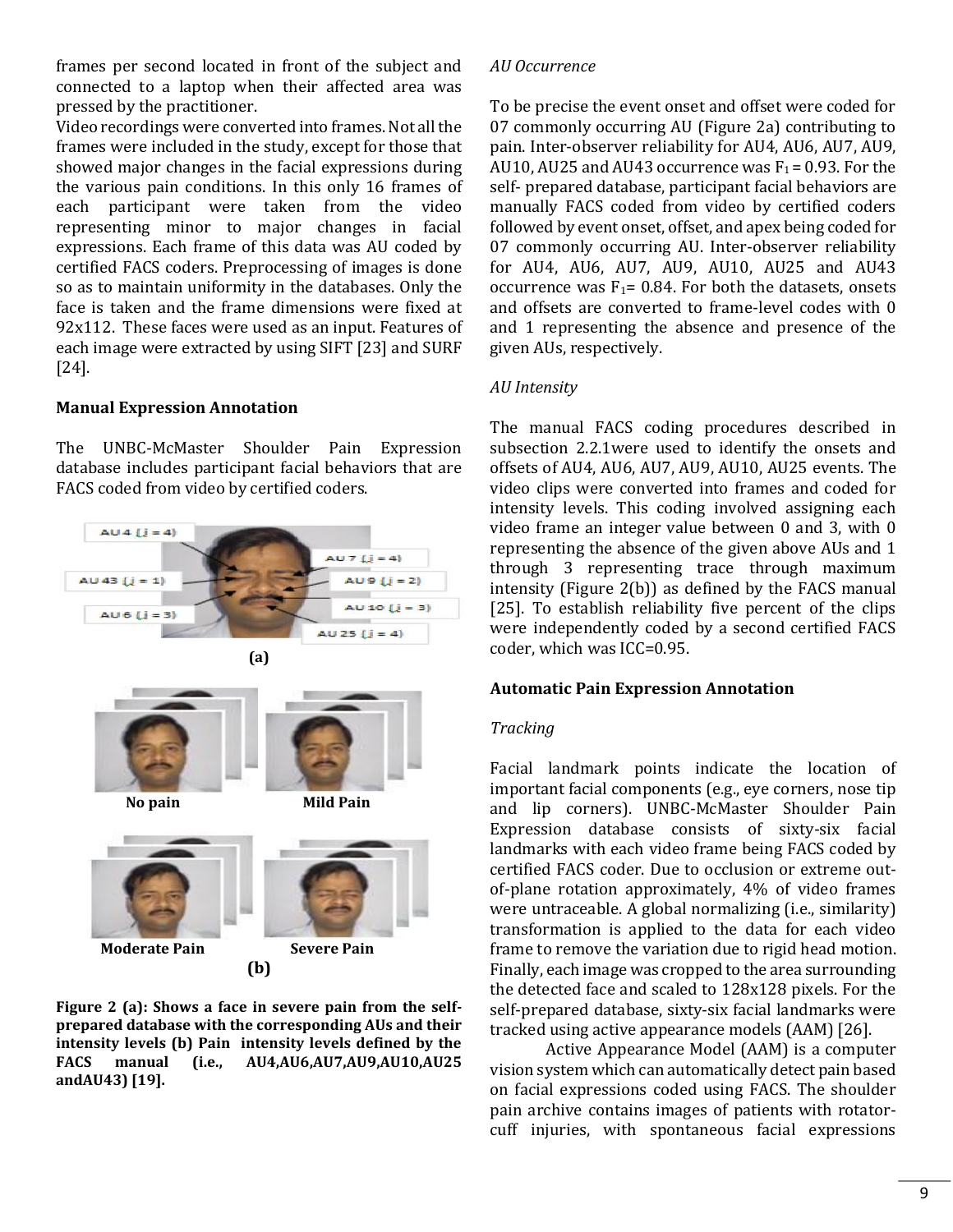associated with pain which are not posed or feigned. These facial actions vary in duration and intensity and often coincide with abrupt changes in head position. The AAM approach specifies that both shape (i.e. contour) and appearance (i.e. texture) are both vital for gaining accurate detection performance (Ashraf et. al., 2009).The normalization procedures are used on the AAM landmarks. AAM includes landmark points along the curve of the jaw whereas the other non-facial information were removed.

#### *Extraction*

#### **SIFT:**

SIFT [27] algorithm uses local features to describe the image. We basically extract interesting points in image and then compute description of these points such that these computed key points and descriptors are not affected by noise, illumination, and scale. It basically involves four steps:

To detect key points with different scale we require a scalable window. That is why scale-space filtering [28] is used. The scale space is defined by the function:

$$
L(x, y, 6) = G(x, y, 6) * I(x, y) \quad \dots (2)
$$

Where  $G(x, y, 6)$  is a variable-scale Gaussian [24], \* is the convolution operator and  $I(x, y)$  is the image.

In scale-space filtering we use 6 which is basically a scaling parameter. So we find maxima across the scale and space which gives us a list of  $(x, y, 6)$  which means that there is a potential key point at  $(x, y)$  at  $\epsilon$  scale. Here we use Difference of Gaussians which is obtained by blurring the image with two different 6 and p6 and is given by Koenderink and Lideberg [35,36]:

$$
D(x, y, 6) = L(x, y, p6) - L(x, y, 6) \quad ......(3)
$$

After this computation, local extrema are searched in image for a potential key point. Once these potential key points are found, they are refined to get more accurate results. We then use Taylor series expansion of scale space and get more accurate location of extrema, and if the intensity at this extrema is less than a threshold value, it is rejected. After this orientation is assigned to each key point so that we achieve invariance to image rotation [37].

$$
m(x,y)=\sqrt{((L(x+1,y)-L(x-1,y))^2+(L(x,y+1)-L(x,y-1))^2)(...(4)}
$$

We then take a neighborhood around the key point location and the gradient magnitude and direction is calculated for that neighborhood. A histogram with 36 bins dealing with 360 degrees is then created weighted by gradient magnitude and a Gaussian-weighted circular window with 6 equal to 1.5 times the scale of key point. The highest peak in the histogram is then taken and any peak above 80% of it is also used to calculate the orientation. Now to create key point descriptor, we use a 16x16 grid around the key point which is divided into 16 sub-blocks of 4x4 sizes. Then 8 bin orientation histogram are created for each subblock, so that total of 128 bin values is created. Then we represent them in a vector to form key point descriptor.

#### **SURF**

It is basically a local feature detector and is inspired by SIFT. It is quite robust and fast also. The steps involved in SURF are: Square-shaped filters are used on integral image. Integral image is obtained by

$$
S(x, y) = \sum_{p=0}^{x} \sum_{q=0}^{y} I(p, q)
$$
 ......(5)

SURF uses a hessian matrix [29] based blob detector. Blobs are mainly detected in place where determinant of Hessian is maximal [38].

$$
H(p, \sigma) = \begin{pmatrix} Lxx(p, \sigma) & Lxy(p, \sigma) \\ Lxy(p, \sigma) & Lyy(p, \sigma) \end{pmatrix} \quad ...(6)
$$

Images are then repeatedly smoothed with a Gaussian filter [30]. They are then subsampled to obtain the next higher level of the pyramid. Therefore, several floors or stairs "det H" with various measures of the masks are calculated:

$$
\sigmaapprox = Currentfiltersize * \left( \left( \frac{Base \text{ Filters} }{BaseFilterSize} \right) \right) \quad ..(7)
$$

Descriptors are then computed for every point of interest. Its dimension then determines its computational complexity and accuracy.

For achieving invariance against rotation, the point of interest's orientation is obtained. The Haar wavelet responses in abscissa and ordinate within a circular proximity of radius around the computed point of interest are calculated, where represents scale at which we detected point of interest .The responses thus obtained are then assigned weights by using a Gaussian function which is centered at the point of interest, then plotted as points in a two-dimensional space. The dominant orientation is then calculated by obtaining sum of all responses within a sliding orientation window of size  $\pi/3$ . For descriptor extraction, we start by constructing a square region centered around the interest point and oriented along the orientation calculated above.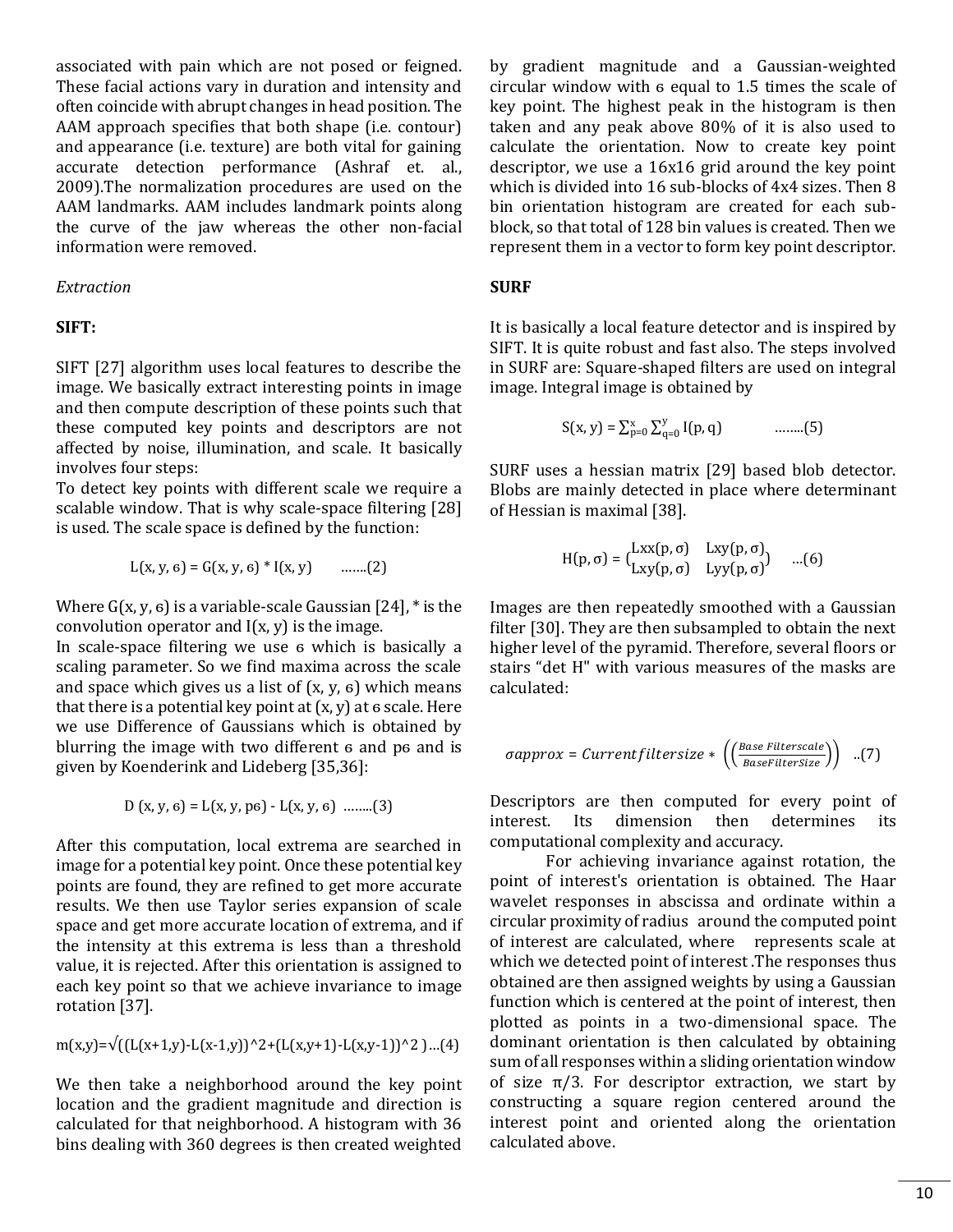The result of dx, dy and their absolute are then summed as a vector given by:

 $V = (\sum dx, \sum dy, \sum |dx|, \sum |dy|)$  .....(8)

These features were then stored in a cache to decrease the running time of program. These features were then classified using SVM classifier. An SVM is a supervised learning model[31] which marks an object into one category or another using the pattern learned from object supplied in training stage and this marking of new object is called testing stage. Therefore it is a nonprobabilistic binary linear classifier. An SVM model is therefore a representation of the objects as points in space, mapped such that objects of the separate categories are divided by a widest possible gap. New objects are then mapped into that same space and are then classified by predicting which side of the gap they fall on.

#### *Reduction*

The features exhibited high dimensionality in both the cases. For reducing the dimensions we used two which were compared on their ability to yield distinguishable features for classification. Linear Discriminant Analysis (LDA) [32] and Principal components Analysis (PCA) [33] are used to project a feature vector into a low dimensional space from a high dimensional space. These techniques reduced the SIFT features from 7046 dimensions per video frame to 290, and SURF features from 7452 dimensions per video frame to 302.

### *Cross-validation*

Here we have used k-fold cross-validation to prevent model over-fitting. The original sample is randomly partitioned into k equal sized subsamples. Of the k subsamples, a single subsample is retained as the validation data for testing the model, and the remaining k − 1 subsamples are used as training data. The cross-validation process is then repeated k times (the folds), with each of the k subsamples used exactly once as the validation data. The k results from the folds are then averaged (or otherwise combined) to produce a single estimation. The advantage of this method over repeated random sub-sampling is that all observations are used for both training and validation, and each observation is used for validation exactly once. 10-fold cross-validation is commonly used.

## *Prediction*

In the current work, we do pain classification by automatically detecting four levels of pain intensity like

zero, mild, moderate and severe pain using SIFT[23] and SURF [24] feature extraction techniques and then classifying these features using Support vector machines (SVM). Figure 3 and 4 provide scores for different images in UNBC pain archive database. The vales above 0 represent various pain intensity levels whereas negative scores represent absence of pain. The visual classifier is trained for four different image classes (no pain, mild, moderate and severe pain). The scores obtained (Figure 5) were used for estimating pain intensity level by assigning threshold values (i.e., negative values were labeled absence of AU4, AU6, AU7, AU9, AU10, AU25 and positive values were labeled as presence). The performance of the classifier is assessed by computing a precision-recall curve for SIFT and SURF separately (Figure 6-7).



**Figure 3: Plot of scores (y-axis) vs image (x-axis) by using SIFT.**



**Figure 4: Plot of scores (y-axis) vs image (x-axis) by using SURF.**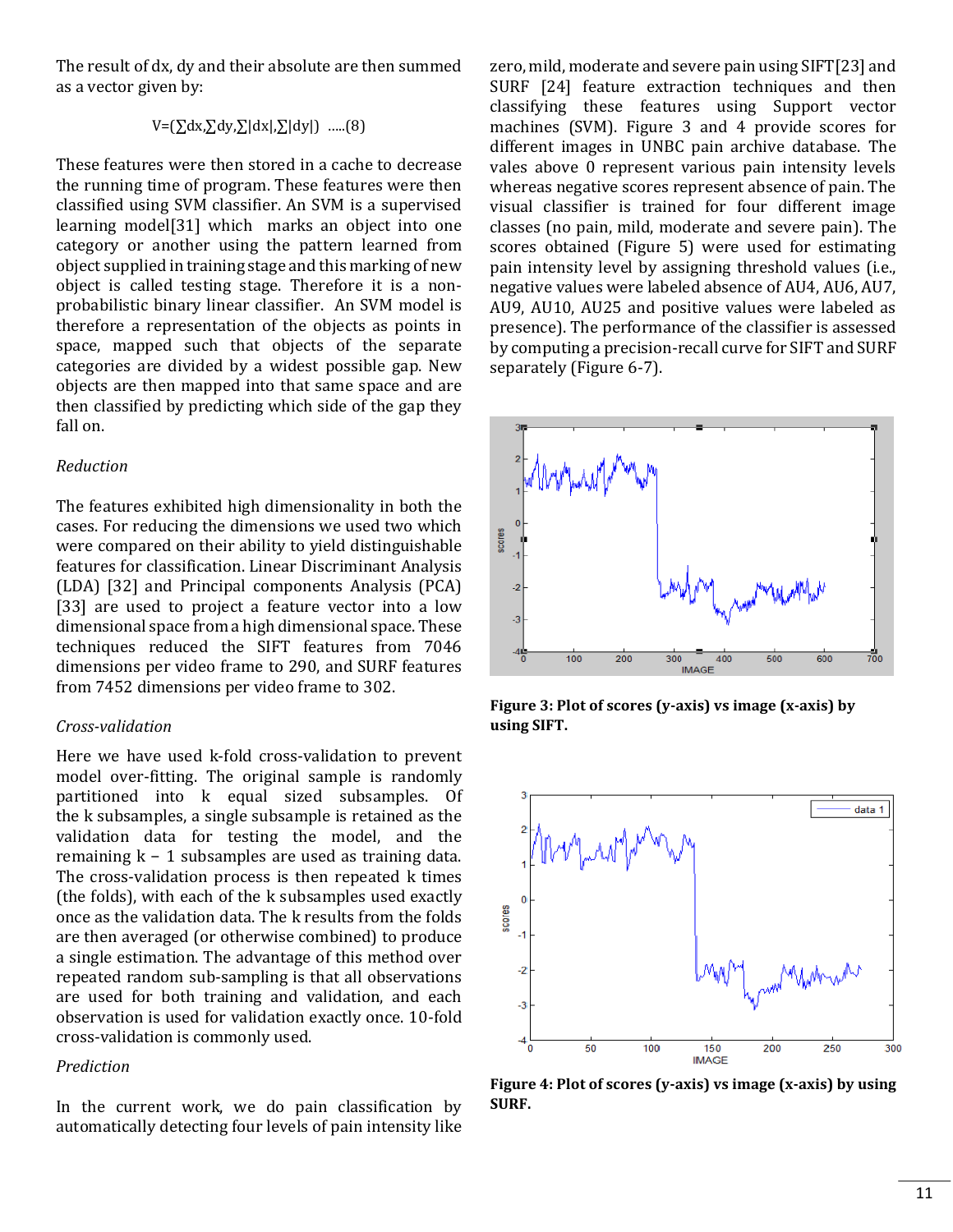

**Figure 5: Table of patients with scores**



**Figure 6: Precision recall curve using SIFT.**



**Figure 7: Precision- recall curve using SURF.**

#### **RESULTS AND DISCUSSION**

Our findings demonstrate the feasibility of providing an automated pain detection and classification system for patients suffering from chronic pain. The images were

classified into four categories viz. no pain, mild, moderate and severe pain. The accuracy of 75.79% is obtained with SIFT and 72.63% with SURF. In the past various researches have been made for the task of pain detection [34] i.e. to check whether a person is suffering from pain or not but none are accurate in predicting how much a person is suffering and neither these studies have been used for classifying genuine and fake pain. In our work we have shown that not only we can detect pain but can also classify it as well. The method proposed in this paper is promising and we believe to continue researching it.

Although there is a large variation in the dataset we used for our system as an input, for example our dataset had shoulder of person along with face, different hair color and style and different background, so we initially did some preprocessing and extracted out facial expressions leaving other details as the background. This enhanced the robustness of our system. In spite of these variations our results demonstrated that we were able to classify the images present in the dataset into four different classes namely zero, low, high and extreme pain with a greater accuracy.

Our system can use both directory of image as well as names of images and basically improves efficiency and provides quick response by storing features in cache making it fast and flexible as well. The result generated by the system provides hope that by further research and testing our system may produce better accuracy than traditional manual approach in which a person having specialty of deducing pain is employed. Thus our system being automatic can be used to monitor a person 24X7 by using video frames as an input .The present findings support the idea of using SIFT and SURF for feature extraction. A better result was produced using SURF. The scores generated by using Support Vector Machine basically tells the intensity based on facial expression of person and using these scores we classified the images .This study has some limitations that should be kept in mind when interpreting the results and designing future studies. In some exceptional cases, where the person gives abnormal or some contradicting expression to pain the system fails as the SVM fails to classify them correctly in various pain classes. Also, if the patient is mentally or physically challenged and is unable to express himself/herself to the degree of pain then again our system fails for the same reason.

#### **CONCLUSIONS**

This suggests that training on intensity ground truth is worthwhile even for binary pain detection. The experimental results indicate that using SURF along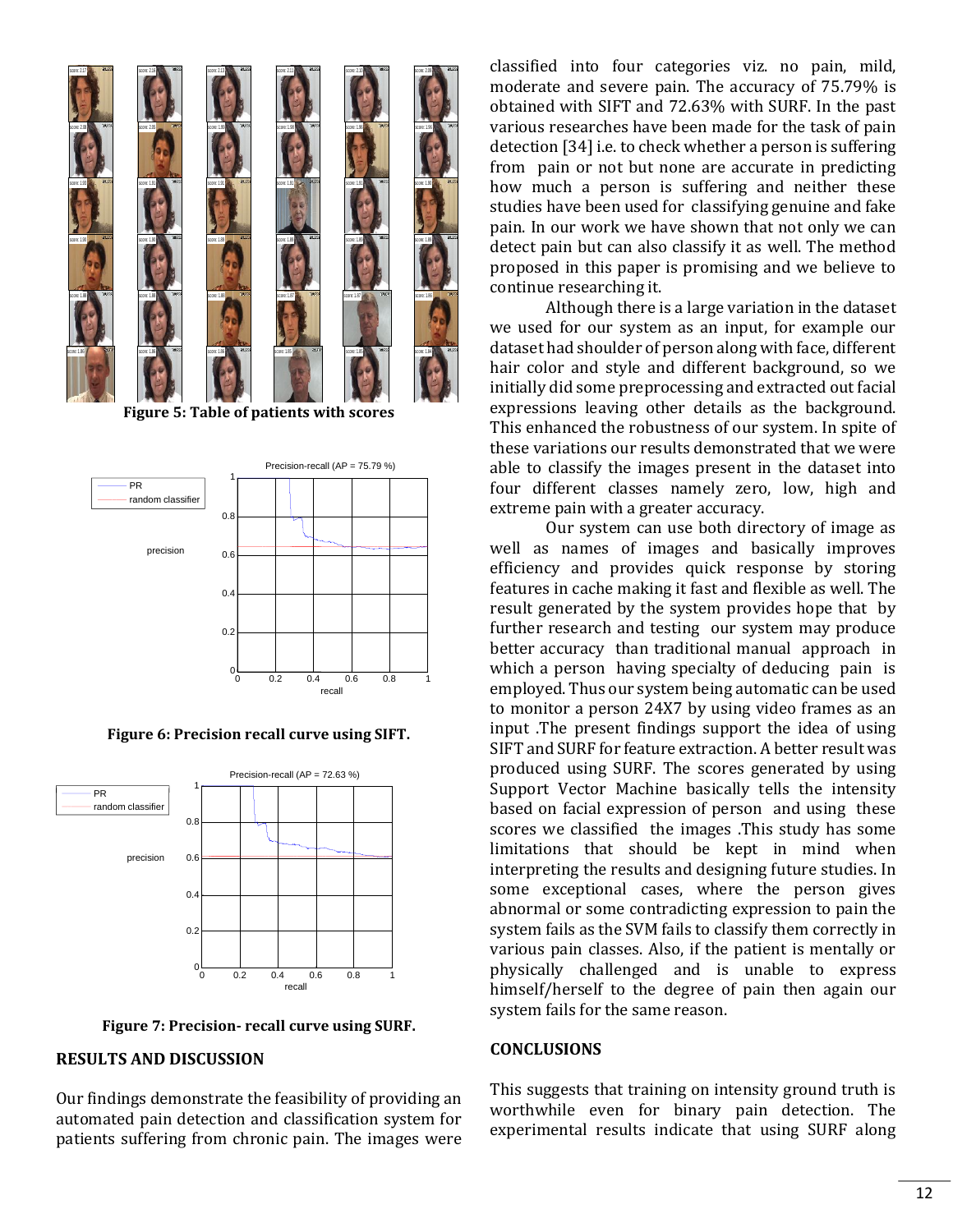with SVM as classifier can certainly improve the performance of automatic classification of pain recognition system in comparison to SIFT. Both the pain detection and its intensity estimation can be predicted using the same classifiers. This method is fast enough in comparison to the previously used techniques for classifying pain and thus will aid physicians to better diagnose the patients and provide drug accordingly.

# **REFERENCES**

- 1. Darwin C: The expression of emotions in man and animals. Oxford University, New York, 3rd edition, 1872.
- 2. Ekman P, Friesen WV, Ancoli S: Facial signs of emotional experience. Journal of Personality and Social Psychology 1980; 39(6):1125-1134.
- 3. Zeng Z, Pantic M, Roisman GI, Huang TS: A survey of affect recognition methods: audio, visual, and spontaneous expressions. IEEE Transactions on Pattern Analysis and Machine Intelligence 2009; 31(1):39-58.
- 4. Littlewort G, Bartlett MS, Lee K: Automatic coding of facial expressions displayed during posed and genuine pain. Image and Vision Computing 2009; 27(12):1797-1803.
- 5. Prkachin KM, Solomon PE: The structure, reliability and validity of pain expression: Evidence from patients with shoulder pain. Pain 2008; 139(2):267- 274.
- 6. Cowie R, Douglas-Cowie E, Tsapatsoulis N, Votsis G, Kollias S, Fellenz W, Taylor JG: Emotionrecognition in human-computer interaction. IEEE Signal Processing Magazine 2001; 18(1):32-80.
- 7. Pantic M, Rothkrantz LJM: Toward an affectsensitive multimodal human-computer interaction. Proceedings of the IEEE 2003; 91(9):1370-1390.
- 8. Huguet A, Stinson JN, McGrath PJ: Measurement of self-reported pain intensity in children and adolescents. Journal of psychosomatic research 2010; 68:329–336.
- 9. Bartlett MS, Littlewort GC, Frank MG, Lainscsek C, Fasel I, Movellan: J. Recognizing facial expression machine learning and application to spontaneous behavior. In Computer Vision and Pattern Recognition IEEE 2005; 2:568–573.
- 10. Littlewort G, Whitehill J, Wu TF, Butko N, Ruvolo P, Movellan J, Bartlett M: The motion in emotion-A CERT based approach to the FERA emotion challenge. In Automatic Face & Gesture Recognition and Workshops IEEE 2011; 151: 897–902.
- 11. Von Baeyer CL, Spagrud LJ: Systematic review of observational (behavioral) measures of pain for children and adolescents aged 3 to 18 years. Pain 2007;127:140–150.
- 12. Stinson JN, Kavanagh T, Yamada J, Gill N, Stevens B: Systematic review of the psychometric properties, interpretability and feasibility of self-report pain intensity measures for use in clinical trials in children and adolescents. Pain 2006; 125(1):143– 157.
- 13. Tomlinson D, von Baeyer CL, Stinson JN, Sung L: A systematic review of faces scales for the self-report of pain intensity in children. Pediatrics 2010.
- 14. Prkachin KM, Berzins S, Mercer SR: Encoding and decoding of pain expressions: A judgment study. Pain 1994;58: 253–259.
- 15. Fordyce WE, Louis St., Behavioral Methods for Chronic Pain and Illness 1966.
- 16. Prkachin KM, Craig KD. Influencing nonverbal expressions of pain, Signal detection analyses. Pain 1985; 21:399-409.
- 17. Ekman P, Sorenson ER, Friesen WV: Pain cultural elements in facial displays of emotions. Science 1969;164: 86-88.
- 18. Izard CE: The Face of Emotion. New York1971; Appleton-Century-Crofts.
- 19. Fridlund AJ: The behavioral ecology and sociality of human faces. In M. S. Clark, editor, Review of Personality Social Psychology. Sage Publications 1992; 90-121.
- 20. Singh, M., Verma, R. K., Kumar, G., & Singh, S. Machine perception in biomedical applications: an introduction and review, Journal of Biological Engineering Research and Review, 2014; 1(2):20- 25.
- 21. Prkachin KM, Solomon PE: The structure, reliability and validity of pain expression: Evidence from patients with shoulder pain. Pain 2008; 139(2):267- 274.
- 22. Lucy P,Cohn JF, Prkachin KM, Solomon P, Matthrews: UNBC-McMaster Shoulder Pain Expression Archive Database. IEEE International Conference on Automatic Face and Gesture Recognition FG2011.
- 23. Lowe DG: Distinctive Image Features from Scale Invariant Key Points. International Journal of Computer Vision 2004.
- 24. Herbert B, Andreas E, Tinne T, Gool LV. Surf: Speeded up robust features. Computer Vision and Image Understanding (CVIU) 2008;110(3):346– 359.
- 25. Ekman P, Friesen WV, Hager J: Facial Action Coding System (FACS): A technique for the measurement of facial movement. Research Nexus 2002; Salt Lake City, UT.